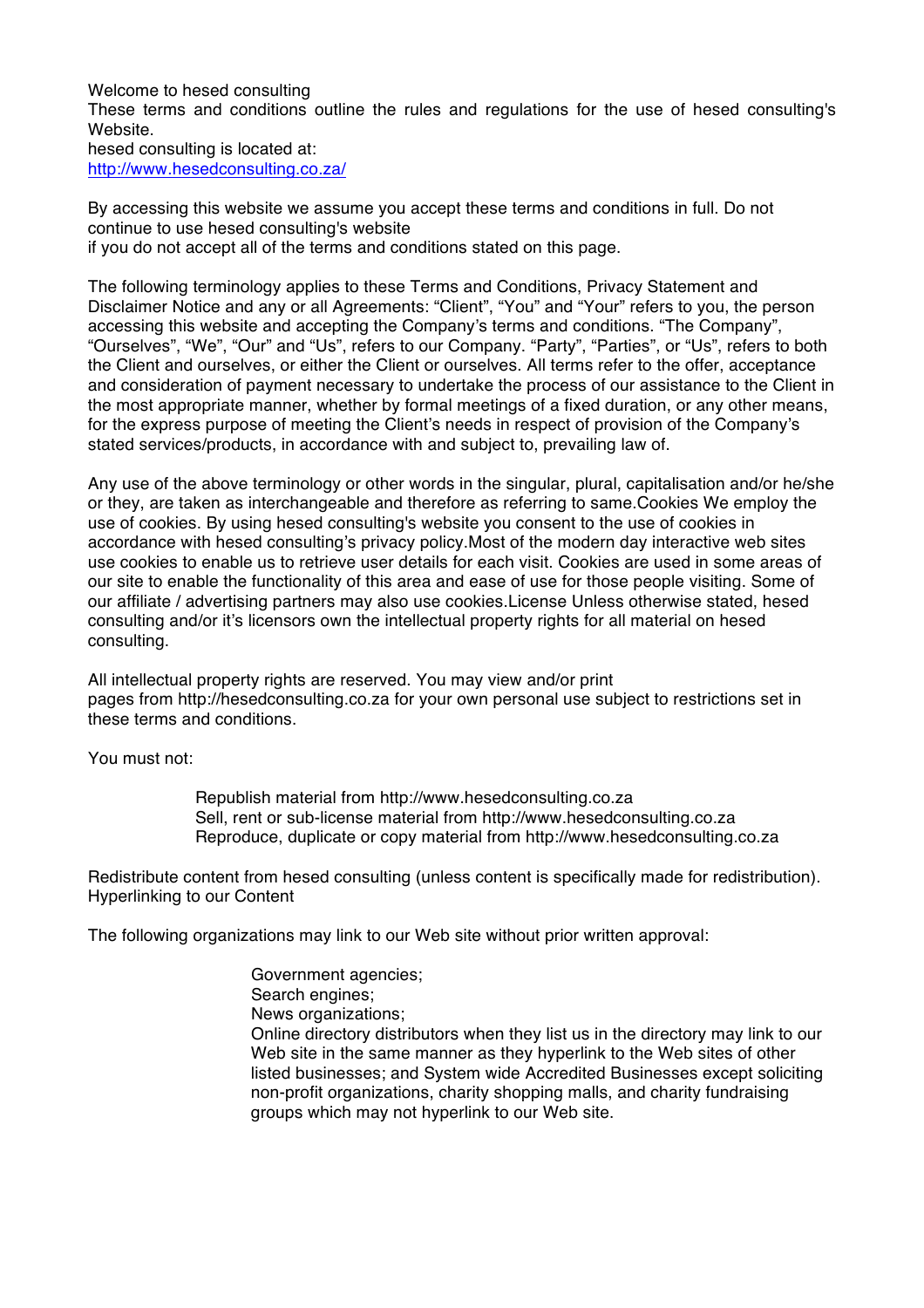These organizations may link to our home page, to publications or to other Web site information so long

as the link: (a) is not in any way misleading; (b) does not falsely imply sponsorship, endorsement or approval of the linking party and its products or services; and (c) fits within the context of the linking party's site.

We may consider and approve in our sole discretion other link requests from the following types of organizations:

commonly-known consumer and/or business information sources such as Chambers of Commerce, American Automobile Association, AARP and Consumers Union; dot.com community sites; associations or other groups representing charities, including charity giving sites, online directory distributors; internet portals; accounting, law and consulting firms whose primary clients are businesses; and educational institutions and trade associations.

We will approve link requests from these organizations if we determine that: (a) the link would not reflect unfavorably on us or our accredited businesses (for example, trade associations or other organizations representing inherently suspect types of business, such as work-at-home opportunities, shall not be allowed to link); (b)the organization does not have an unsatisfactory record with us; (c) the benefit to us from the visibility associated with the hyperlink outweighs the absence of ; and (d) where the link is in the context of general resource information or is otherwise consistent with editorial content in a newsletter or similar product furthering the mission of the organization.

These organizations may link to our home page, to publications or to other Web site information so long as the link: (a) is not in any way misleading; (b) does not falsely imply sponsorship, endorsement or approval of the linking party and it products or services; and (c) fits within the context of the linking party's site.

If you are among the organizations listed in paragraph 2 above and are interested in linking to our website, you must notify us by sending an e-mail to tech@hesedconsulting.co.za. Please include your name, your organization name, contact information (such as a phone number and/or e-mail address) as well as the URL of your site, a list of any URLs from which you intend to link to our Web site, and a list of the URL(s) on our site to which you would like to link. Allow 2-3 weeks for a response.

Approved organizations may hyperlink to our Web site as follows:

By use of our corporate name; or By use of the uniform resource locator (Web address) being linked to; orBy use of any other description of our Web site or material being linked to that makes sense within the context and format of content on the linking party's site.

No use of hesed consulting's logo or other artwork will be allowed for linking absent a trademark license agreement. Iframes Without prior approval and express written permission, you may not create frames around our Web pages or use other techniques that alter in any way the visual presentation or appearance of our Web site. Reservation of Rights We reserve the right at any time and in its sole discretion to request that you remove all links or any particular link to our Web site. You agree to immediately remove all links to our Web site upon such request. We also reserve the right to amend these terms and conditions and its linking policy at any time. By continuing to link to our Web site, you agree to be bound to and abide by these linking terms and conditions. Removal of links from our website